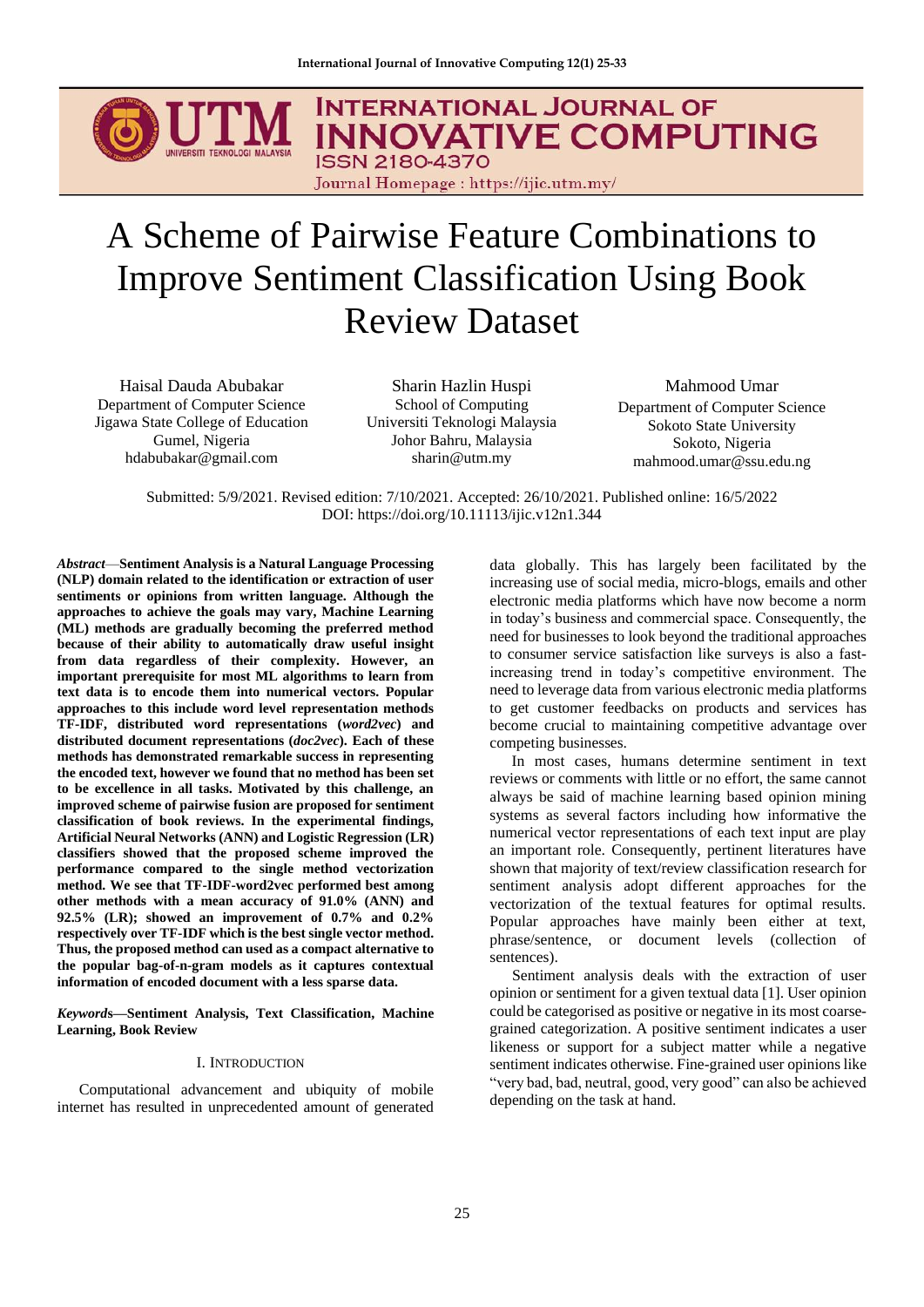The aim of this study is to propose an improved sentiment classification of book reviews, and to analyse the impact of the pairwise combination: TF-IDF-doc2vec, TF-IDFword2vec, and doc2vec-word2vec feature representations. We will also discuss the the performance of the proposed scheme, relative to individual feature representations methods.

## II. LITERATURE REVIEW

Text mining (in relation to sentiment analysis) is used to identify user intentions in written semantics. The three common sentiment analysis methods are supervised, unsupervised and semi-supervised[2], [3].

Sentiment analysis is an automated extraction of attitudes, beliefs, and emotions from text, voice, and database sources via Natural Language Processing (NLP)[4]. The study of emotions includes the grouping of views in texts into categories such as "positive" or "negative" or "neutral." It is often referred to as subjectivity analysis, opinion mining and appraisal extraction. In e-commerce, consumers want to see others ' thoughts on the product before purchasing this [2].

Sentiment classification can be done at Document level, Sentence level and Aspect or Function level. The document standard classifies the entire document as positive or negative. Classification of sentence levels classifies sentence into a positive, negative, or neutral class. Aspect or Function level sentiment classification involves the detection and extraction of the characteristics of the product from the source data. There are two key sentimental analysis approaches: machine learning and lexicon-based methods. Machine learning based approach uses classification techniques to classify text. The Lexicon method uses a dictionary of emotions of views to assess the polarity. We allocate emotion scores to the words of opinion explaining how optimistic, negative and objective the words in the dictionary [5].

One of the important research areas for data extraction is classification; neural network classification is one of the most widely used classification techniques. ANN is an entry network in which the weight of each connection is linked. This consists of an input layer, an intermediate layer or more and an output layer. Neural network learning is carried out by adjusting the connection weight. The network efficiency is enhanced by changing the weight iteratively. ANN can be categorized as feedback network and recurrent network in two groups, based on relation [6].

ANN is proven to have some advantages and disadvantages as [6] indicated that ANN is non-parametric classifier, it efficiently handle noisy inputs, it has a high computation rate, it also provides an association of hierarchical order between variables and classes, on the other hand it becomes complex when values are undecided or not correlated.

The logistic regression model differs from the other algorithms in the sense that they both provide a functional form and parameter vector a to express as the parameters a are determined based on the data set *D*, usually by maximumlikelihood estimation. As the functional form of *f* differs for logistic regression and artificial neural nets, this distinction is important because the contribution of parameters in logistic regression (coefficients and intercept) can be interpreted, whereas this is not always the case with the parameters of *a* neural network (weights).

The most active research and application in the field of classification has been proved by Artificial Networks (ANN). In this work, a back-propagation algorithm was used to train the neural network. The classification of datasets uses the most effective tool known as a neural propagation network. There is further study of the use of the Back Propagation Neural Network (BPNN) to identify objects as remote sensing systems. But BPNN is more efficient than other classification algorithms [7].

Text vectorization or word embedding involves the representation or mapping of words or documents of a corpus to numerical vectors of numbers or real numbers. It is an essential step in machine learning based natural language processing tasks and sentiment analysis since most machine learning algorithms work with numerical input. Several approaches abound in pertinent literatures for representing document/text, however, Bag of words, TF-IDF, word2vec and doc2vec embedding approaches are discussed here due to their relevance to the research at hand [3].

Bag of words model of text vectorization is arguably the earliest and one of the most used approaches that has found extensive application in NLP and information retrieval [8]. It views documents as a collection of words without any regard for grammar or order of words; hence, the name "bag of words". It represents each document by a fixed length, usually the number of unique words in the corpus, numerical vectors where each feature represents the frequency of occurrence of each word.

For word and phrase level representations, the most common approach has been bag-of-words and bag-of-ngrams. Although loss of word order and semantics are notable disadvantages of bag-of-words, it has produced impressively high accuracy in many sentiments and text classification tasks over the past decade and thus, often used to benchmark new methods. Researchers has been proposing enhanced bag-ofwords representation of text reviews by using weights of words as opposed to their frequency for better sentiment scoring and classification.

In an opinion mining of book reviews task, the work of [9] compares performance of five machine learning classifiers on the sentiment analysis of Amazon book reviews using Term-Frequency-Inverse Document Frequency (TF-IDF), a weighted variant of bag-of-words, vectorization. However, the experimental findings ranked Random Forest as the best of the five classifiers in terms of accuracy and processing time.

The bag-of-n-grams vectorization was proposed to address the shortcomings of bag-of-words relating to word order loss by considering short sequence of words. This approach significantly increases dimensionality and leads to a sparse matrix of feature vectors with no consideration for the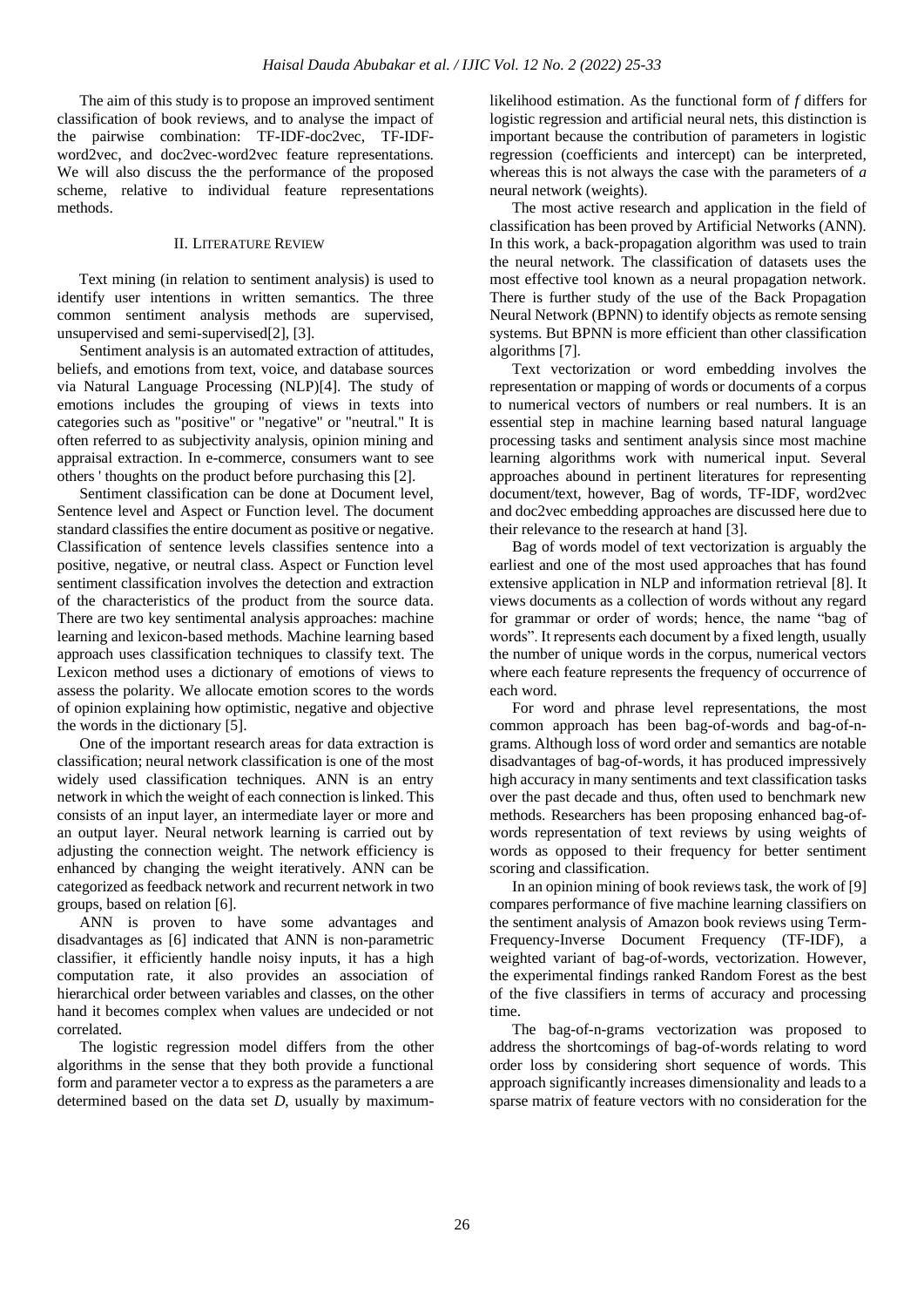semantics of words. [10] conducted a comparative study of different combination of n-gram models for a sentiment classification problem of IMDB movie review dataset. While their findings show impressive results for unigram and bigram models further increase in the number of *n* in the n-gram model led to deterioration in classification performance.

Another word level vectorization approach, which has also been extended to phrase level, that avoids the weaknesses of the bag-of-words based methods is *word2vec* [11]. *Word2vec* models are shallow neural network-based word vectorization approach that consider the context of words such that similar words are closer to each other in the numerical vector space. Given its ability to identify contextual semantics of words, *word2vec* embeddings have found use in languages like Chinese [12], Bengali [13] and Arabic [14,15] for sentiment classification tasks. We also see the use of *word2Vec* in opinion mining of scientific paper citations [16] and hotel reviews [17] are among others.

Word2vec has also been generalized for document level representations. Rather than consider individual words or phrases, document level vectorizations methods consider sequence of sentences, paragraphs, or a whole document. One popular approach is the paragraph vector or *doc2vec* [18]. *Doc2vec* is an unsupervised learning approach that captures the semantics of variable length of texts through the addition of a paragraph matrix/token to the standard word2vec to capture important contexts and semantics of documents. Application of doc2vec to sentiment classification problem has shown competitive results in the IMDB dataset [18], document vectorization for sentiment analysis of clinical discharge documents [19] and Turkish twitter messages [20].

## III. METHODOLOGY

The methodology of this study is presented in form of research framework, as shown in Fig. 1. It is grouped into five major phases: Preliminary Study, Data Collection, Data Transformation and Preparation, Experimentation and Evaluation and Result Analysis [21, 22].

The preliminary study phase (Phase 1) deals with the gathering and reviewing of relevant literature and definition of the problems this research aims to address. Phase 2 is where the data used in this research is described with details of preprocessing. Phases 3 and Phase 4 describes the proposed scheme and the experimental set of this research respectively. The findings of this research are described in Phase 5.

#### *A. Phase 1: Preliminary Study*

Phase 1 begins with research idea, materials and sources used in literature review for finding the research gap, forming the definition of the problem. We have seen that in previous studies on sentiment analysis have been widely encoded in written native languages using word/n-gram bags, word2vec and doc2vec models. Each of these approaches focuses on different levels of textual granularity that are encoded by generalizing some Thus, the feature vectors generated from each approach represent the abstract level of detail. For example, bag-of-words and n-grams focus on words and short phrase sequences using local representations; word2vec focuses on the representative representation of words / phrases and their context in text, while doc2vec focus words relate their context to the whole document. The common approach for each of these methods to be considered in isolation or comparative analysis between two methods. Rarely, the three methods presented been featured in one sentiment classification research.



Fig. 1. Research framework

In addition, although the combination of data has been explored to improve some information retrieval tasks, previous research in sentiment analysis has found no proven performance improvement that can lead to the task of sentiments classification. Therefore, this work proposed a combination of word-for-word combinations (TF-IDFs), word2vec feature vectors and doc2vec for better user classification for book reviews.

#### *B. Phase 2: Data Collection*

The choice of data used in an experiment is one of the most important elements of a research as the wrong choice of data could result to misleading findings. Thus, the dataset used in this research has been carefully selected from one of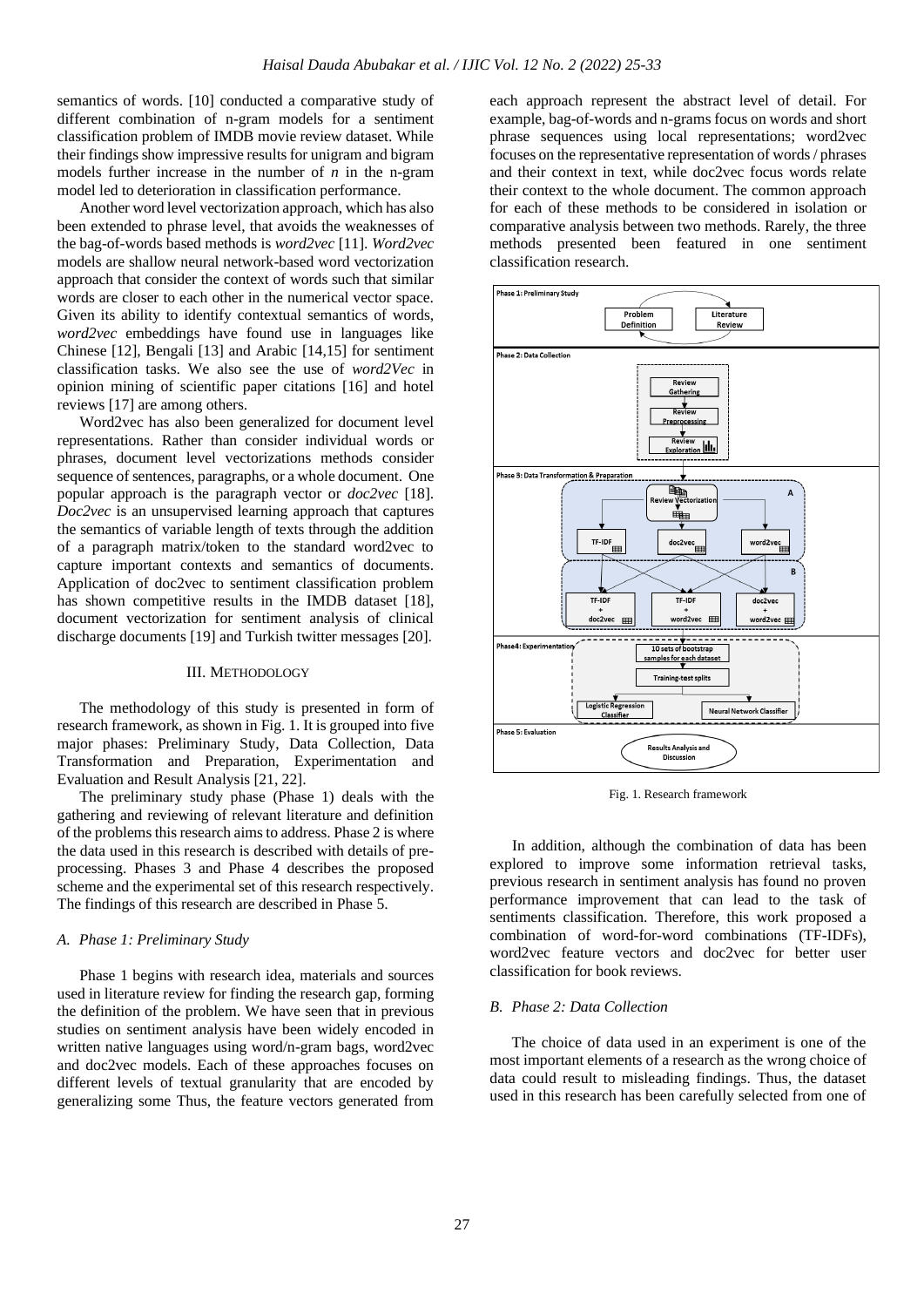recent publicly available data sources to ensure benchmarking and reproducibility of this research by other researchers.

The dataset used in this work is a collection of detailed book reviews and anonymous user interactions as well as book metadata that were originally collected from *goodread.com* in the 2017 and now publicly available for academic use.

The original and complete dataset consist of 29,154,523 records that were collected from 876,145 users who interacted with a total 2,360,655 books. Given computational limitations encountered in handling the original large-scale data, a representative subset of the entire dataset has been chosen for this research. Specifically, the poetry genre which contains 154,555 detailed reviews of 36,514 books from a total of 2,734,350 user interactions [12] was chosen for this research. Since the text reviews are central to the aims and objectives of this research, the detailed reviews of the three selected genres were merged to form a comprehensive data of 9,176,412 reviews.

For the whole dataset, after pre-processing there were 8,263,614 total number of words, with a vocabulary size of 110,959 words. The length of the longest sentence became 2,116 words while the sentence with minimum length has 3 words. Fig. 2 shows the process of data pre-processing.



Fig. 2. Data Pre-processing

These transformation to the data happened after extensive stop word removal, text lemmatization, removal all special characters, and numbers. A word cloud showing the most frequent words used in the negative reviews is displayed in Fig. 3. Negative words like disorganize, hard, unnecessary, and pathetic can be seen to common.



Fig. 3. Wordcloud for Negative Reviews

However, positive words like kindness, excite, love, glad can also be seen to be commonly used in the negative reviews. It should be noted that these positive words were used in the negative sense. For example, a negative review that used the word kindness (highlighted) is as follows:

"*It's probably not fair to write a review of a book I didn't complete, but I just cannot read that book anymore. I got about 3/4 of the way (so close) when I realized I didn't HAVE to finish it. This seriously was the most miserable book I have ever read. My sister put it really nicely when she said there was no human kindness in the book at all-- so true. The funny thing is Emily Bornte's sister Charlotte wrote my number one all time favorite book Jane Erye! Maybe someday, when I have more time to spend on books that are awful I will finish it . . .*"

Fig. 4 showed the word cloud of the most frequently used words in the positive reviews. While positive words like beautiful, favour, smart and glad can be found in the reviews, seemingly negative words are also apparent. For instance, the word 'disappoints' seem to reoccur in quite a number of positive reviews, however its usage came in the positive sense.



Fig. 4. Wordcloud for Positive Reviews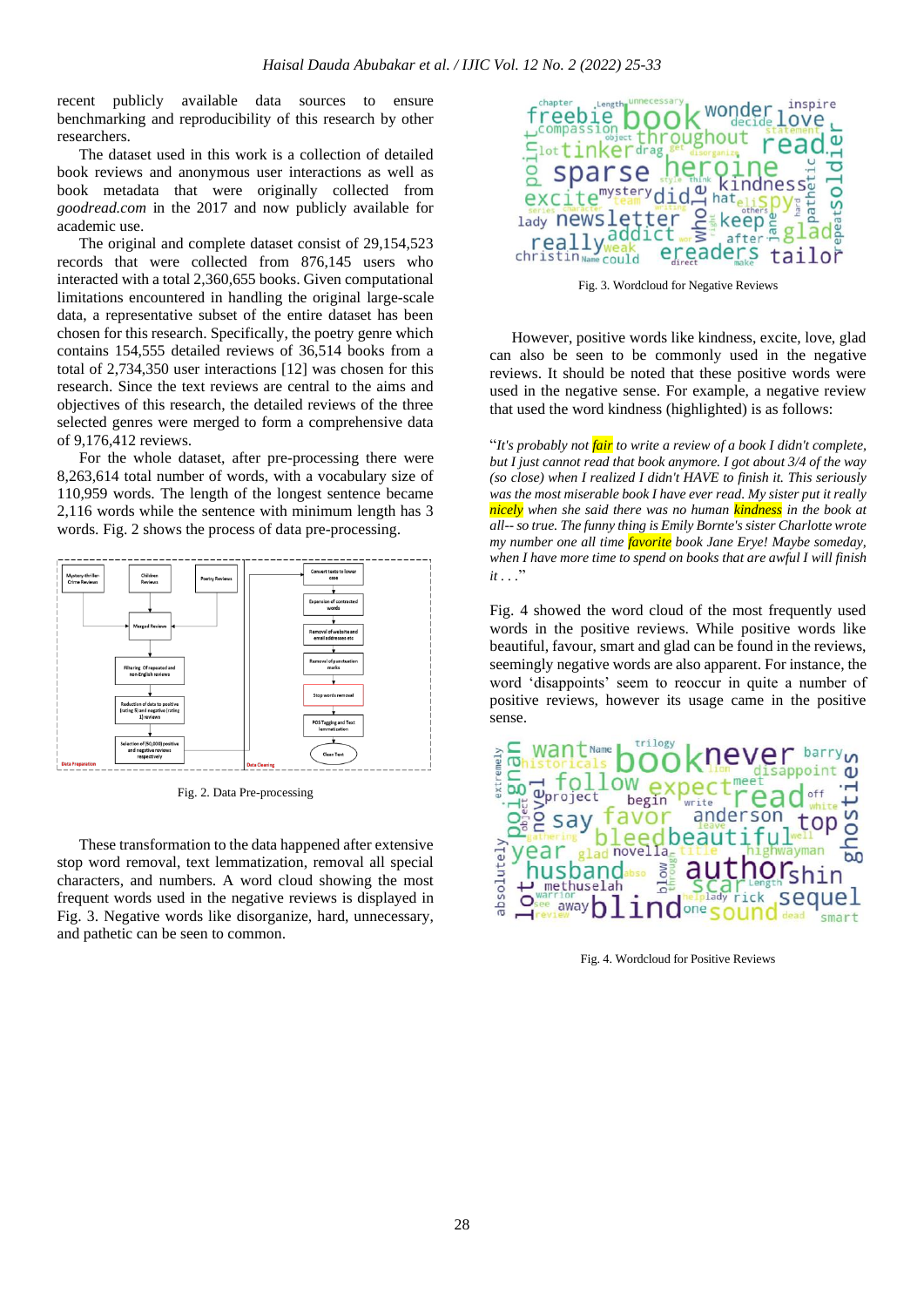A sample positive review that contains the word disappoint is as follows:

"*This was a wonderfully entertaining book. Part history, part future, part mystry all adds up to one great book. The characters were very well developed. The plot well thought out and executed. It keeps your attention and interest throughout. The editing was well done, also. One of my pet-peeves is a poorly edited book. Highlly recommend. You will not be disappointed. The Christian aspect was not pushy but very well incorporated*."

## *C. Phase 3: Data Transformation and Preparation*

An important step in NLP and specifically sentiment identification in texts is the representation of textual contents in formats understandable by computer programs and machine learning algorithms. This step is often called vectorization; the transformation or encoding of texts into numerical vectors for machine learning. For the sentiment classification task in this research, we adopt three popular vectorization methods: TF-IDF, word2vec and doc2vec. Given that this research seeks to investigate the impact of feature fusion/combination on sentiment classification, different pairwise combinations of the three methods were also created.

Term frequency–inverse document frequency (TFIDF): TFIDF [24] belong to the classical document approach is a weighted variant of the popular bag-of-words. It represents each word,  $i$ , in a document with the product of the frequency of the word in the document (term frequency) and logarithm of the division of the total number of documents in the corpus by total number of documents in which the word,  $i$ , occurs in the corpus (inverse document frequency).

#### *D. Phase 4: Experimentation*

100,000 Bootstrap samples of the original data was drawn randomly 10 times, split into training and test dataser, and fed as input to each classifier: Logistic Regression and Artificial Neural Networks. Each classifier was trained and tested on the drawn bootstrap samples and the mean of the test performance were reported. Further details on the bootstrapping and Machine learning modelling are given in the following sections.

## *Logistic Regression*

Logistic regression classifier has been chosen as a baseline classifier in this research due to its simplicity and its wide use in related research. 10 bootstrap samples were taken from the original dataset and split into two sets (Training and testing with 7:3 ratio). For each drawn sample a logistic regression model is built and tested while incrementing the bootstrap count, BC, and storing the test result of each model for each iteration. The mean result of the model is reported after the 10th iteration.



Fig. 5. Logistic regression model

#### *Artificial Neural Network (ANN)*

Similar steps were taken for the artificial neural networks as done for the logistic regression model in the preceding section. 10 bootstrap samples were taken from the original dataset and split into two sets (Training and testing with 7:3 ratio). For each drawn sample an ANN model is built and tested while incrementing the bootstrap count, BC, and storing the test result of each model for each iteration. The mean result of the model is reported after the 10th iteration.



Fig. 6. ANN model

The ANN model used has the following parameters: 2 hidden layers (with 50 and 20 neurons respectively), each hidden layer has a batch normalization, dropout rate of 40%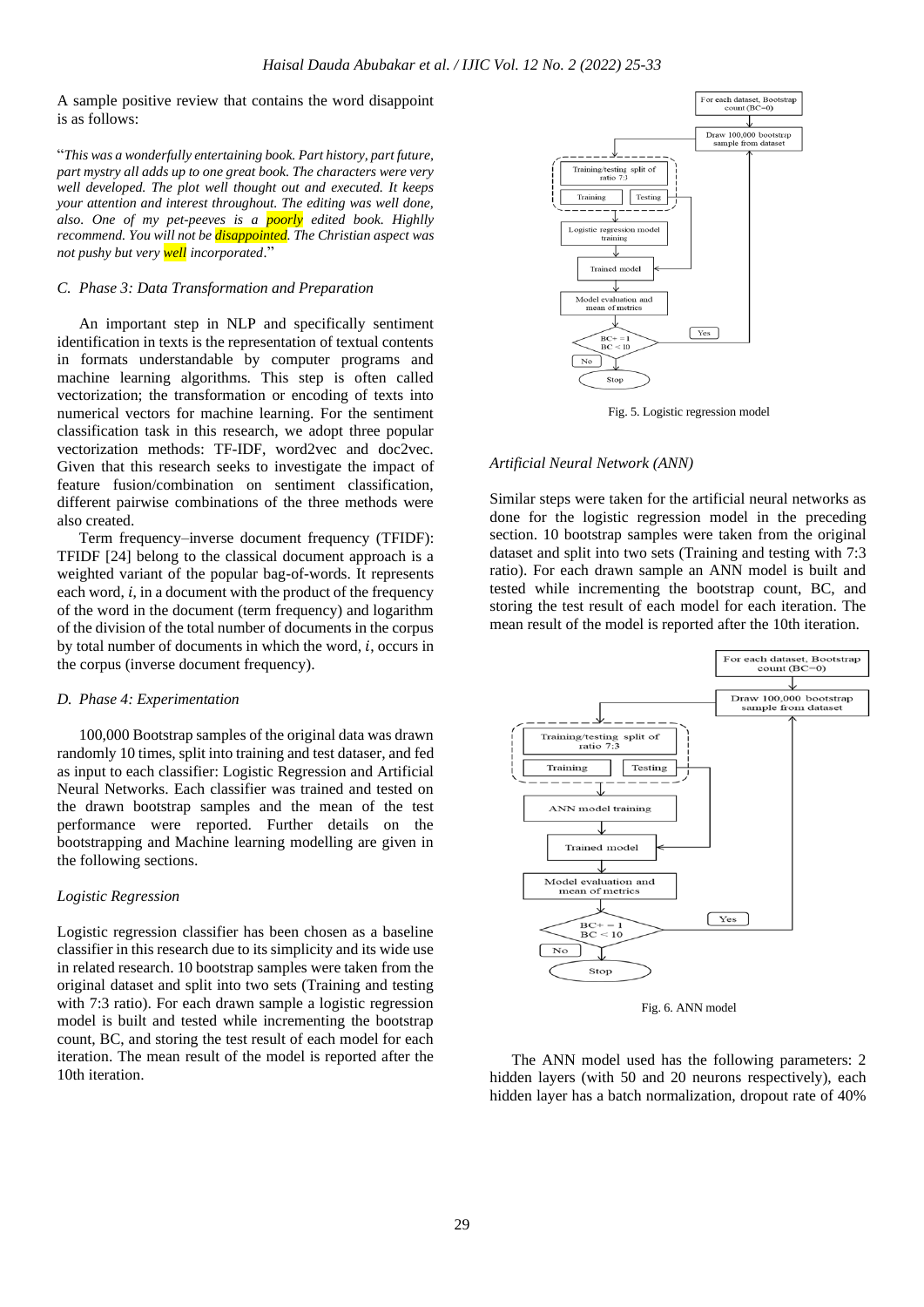with a Leaky Rectified Linear Unit activation function. The output layer has a sigmoid activation function. The Stochastic Gradient Descent (SGD) optimizer is used with learning rate=0.01, momentum=0.9 and decay=0.01. The ANN used in this work was implemented using the Keras Deep Learning framework.

## *E. Phase 5: Evaluation and Result Analysis*

In Phase 5 the evaluation of the model was performed. Cross validation approach was used to validate the model while four evaluation metrics were used to establish the performance of each proposed approach in this study. The cross validation divides the dataset into a minimum of 2 training and test partitions. The models were built from the training partition and validated on the testing set. The true performance of the model is its performance on the out of sample test set. Hence the presented performance of the proposed approaches in this study are the test performance. The entire dataset is simply split into two parts, 70% training and 30% testing set.

The performances of the machine leaning techniques are evaluated using parameters like precision, recall, f-measure, and accuracy. The results obtained in this research indicate, the higher values of accuracy for the combined method when compared with other individual method.

#### IV. RESULT ANALYSIS

The results of the experiments carried out in this study are discussed in this section. The performance each of the classifier (logistics regression and ANN) on each data vectorization approach is also discussed in this section. The performance of each classifier on each text vectorization method of the book reviews and their combinations are evaluated using accuracy, F1score, precision and recall evaluation metrics. For each classifier, the experiment was repeated 10 times for each data using different bootstrap samples of the data in each round. This is to have an objective view of the performance of each classifier on the datasets as well performance improvement of the fused data over the single vectorization approaches. Thus, for each evaluation metric, the highest, lowest and the mean scores are reported. Likewise, variation of each metric over the 10 rounds of experiments for each data is reported.

## *A. Logistic Regression Result Analysis*

The experimental findings on the performance of logistic regression on each of the 6 vectorizations of the review texts are discussed here as a baseline. The maximum, mean and minimum accuracy, precision, recall and F1 scores for both basic datasets (TFIDF, word2vec and doc2vec) and their combined forms based on logistic regression are discussed below.

Table I shows the performance of logistic regression on TFIDF, word2vec and doc2vec. It is important to examine the performance of the model on these datasets to highlight the performance gains or otherwise that their combined forms offer. Although logistic regression performed well on all the dataset across all evaluation metrics, it achieved the best performance on TFIDF. The performance on doc2vec turns out to be the worst over the 10 rounds of experiments with its best classification accuracy of 0.86: 6% lower than the minimum accuracy of TF-IDF. The performance of doc2vec could be due to the distributed bag of words implementation used for the text vectorization. Here, [18] concatenated two implementations of doc2vec, distributed memory and distributed bag-of-words, to achieve a better result than bagof-words models in s sentiment classification task of IMDB reviews.

TABLE I. EXPERIMENTAL FINDINGS ON LOGISTIC REGRESSION WITH BASIC DATASET

|          | <b>LOGISTIC REGRESSION WITH BASIC DATASET</b> |                 |            |                 |             |            |  |  |
|----------|-----------------------------------------------|-----------------|------------|-----------------|-------------|------------|--|--|
|          |                                               | <b>ACCURACY</b> |            | <b>F1 SCORE</b> |             |            |  |  |
|          | <b>MAX</b>                                    | <b>MEAN</b>     | <b>MIN</b> | <b>MAX</b>      | <b>MEAN</b> | <b>MIN</b> |  |  |
| tfidf    | 0.924067                                      | 0.92298         | 0.921567   | 0.924684        | 0.923424    | 0.922087   |  |  |
| word2vec | 0.888567                                      | 0.886307        | 0.8836     | 0.888926        | 0.886748    | 0.884417   |  |  |
| doc2vec  | 0.860267                                      | 0.857167        | 0.8542     | 0.86008         | 0.856865    | 0.853585   |  |  |
|          | <b>PRECISION</b>                              |                 |            | <b>RECALL</b>   |             |            |  |  |
|          | <b>MAX</b>                                    | <b>MEAN</b>     | <b>MIN</b> | <b>MAX</b>      | <b>MEAN</b> | <b>MIN</b> |  |  |
| tfidf    | 0.920838                                      | 0.91814         | 0.915228   | 0.932267        | 0.928773    | 0.925933   |  |  |
| word2vec | 0.887043                                      | 0883335         | 0.878254   | 0892733         | 0 890193    | 0.8858     |  |  |
| doc2vec  | 0.86123                                       | 0.858679        | 0.854733   | 0.858933        | 0.855067    | 0.85       |  |  |

We also performed the performance logistic regression on the combined dataset are presented here in Table II. The performance of the classifier on TFIDF+word2vec turned out to be the best over all the evaluation metrics with mean values of 0.925107, 0.92555, 0.920109 and 0.93106 for accuracy, F1 score, precision and recall respectively. Similar but slightly lower performance is reported on the TFIDF+doc2vec dataset. Although the classifier produced as high as  $0.905317$  in mean accuracy on the word2vec+doc2vec data, its performance range of 0.902434 to 0.908634 across all the evaluation metrics makes it the least performing data of the three combined datasets.

TABLE II. EXPERIMENTAL FINDINGS FOR LOGISTIC REGRESSION WITH COMBINED DATASET

|                  |                  | LOGISTIC REGRESSION WITH COMBINED DATASETS |            |                 |             |            |  |
|------------------|------------------|--------------------------------------------|------------|-----------------|-------------|------------|--|
|                  | <b>ACCURACY</b>  |                                            |            | <b>F1 SCORE</b> |             |            |  |
|                  | <b>MAX</b>       | <b>MEAN</b>                                | <b>MIN</b> | <b>MAX</b>      | <b>MEAN</b> | <b>MIN</b> |  |
| tfidf+word2vec   | 0.926667         | 0.925107                                   | 0.922733   | 0.927152        | 0.92555     | 0.923306   |  |
| tfidf+doc2vec    | 0.9232           | 0 921622                                   | 0.919333   | 0.923465        | 0.92188     | 0.919639   |  |
| word2vec+doc2vec | 0.907            | 0.905317                                   | 0.903667   | 0.906832        | 0.9054      | 0.903643   |  |
|                  | <b>PRECISION</b> |                                            |            | <b>RECALL</b>   |             |            |  |
|                  | <b>MAX</b>       | <b>MEAN</b>                                | <b>MIN</b> | <b>MAX</b>      | <b>MEAN</b> | <b>MIN</b> |  |
| tfidf+word2yec   | 0.922522         | 0.920109                                   | 0.916513   | 0.934           | 0.93106     | 0.929533   |  |
| tfidf+doc2vec    | 0 9 2 2 1 6      | 0.918906                                   | 0.914494   | 0.927           | 0.92487     | 0.922333   |  |
| word2vec+doc2vec | 0.908634         | 0.904642                                   | 0.902434   | 0.910133        | 0.90616     | 0.9028     |  |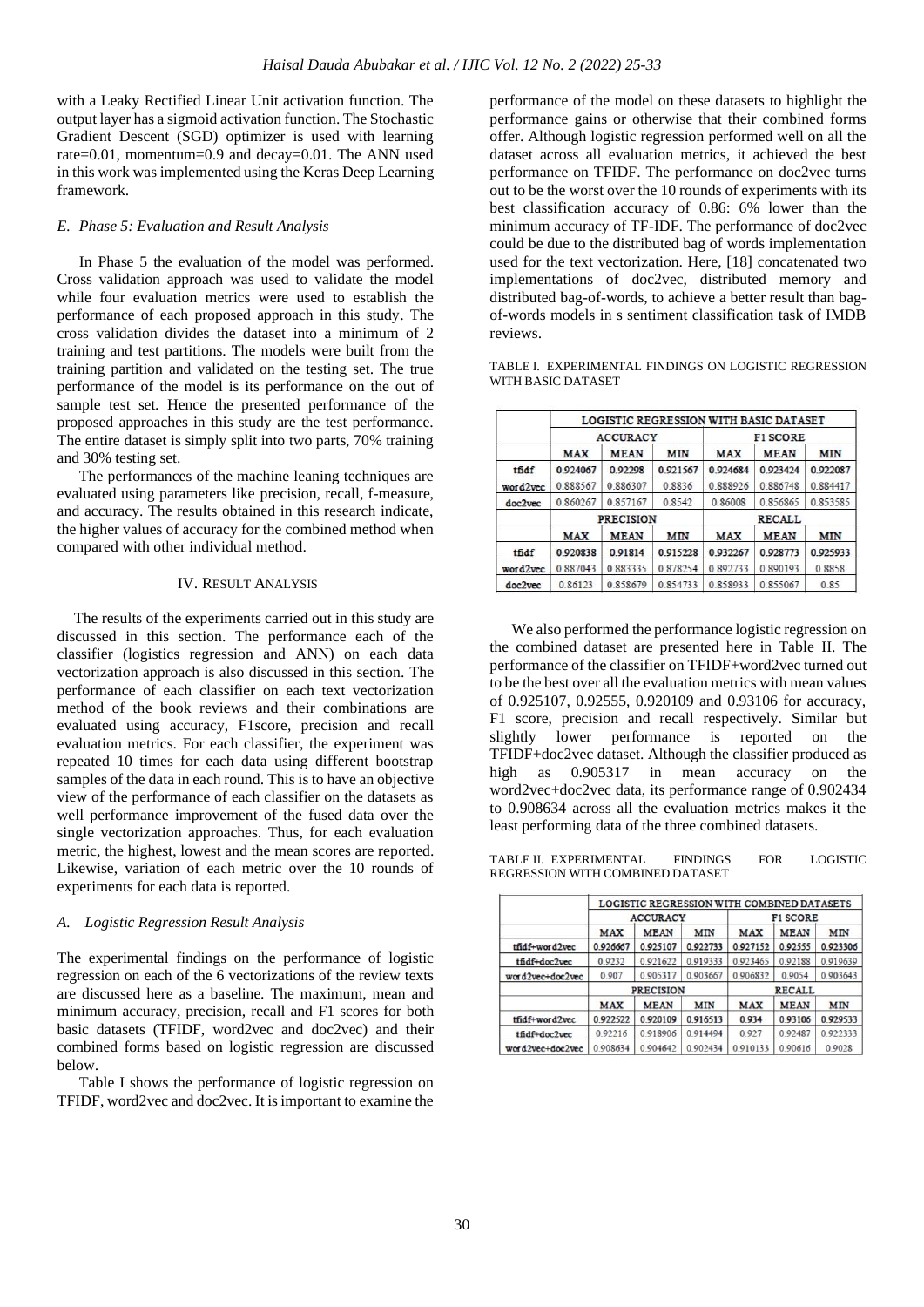Here we can see that, in terms of classification accuracy, the performance of the classifier is generally higher on the combined data over the 10 bootstrap rounds compared to the basic ones except for TFIDF which showed comparable results with TFIDF+doc2vec and TFIDF+word2vec. While TFIDF+word2vec showed marginally better performance than TFIDF across all the evaluation metrics, TFIDF alone showed better performance than TFIDF+doc2vec in terms of accuracy, recall and F1 score over most of the bootstrap rounds. For the precision score, TFIDF+doc2vec showed better performance than TFIDF alone in most of the bootstrap round. As for word2vec+doc2vec, the performance of the classifier across all evaluation metrics over the 10 rounds was better than both word2vec and doc2vec alone but not as good as TFIDF alone, as shown in Fig. 7.



Fig.7. Average Classification Performance of Logistic Regressio*n*

Fig. 7 shows the plot of the mean performance of logistic regression for all six datasets on the accuracy, precision, F1 score and recall. The mean performance serves as a more objective performance measure of the classifier performance on the basic and combined datasets since the experiment were repeated over 10 bootstrap rounds. The plot shows that, in general, combining datasets led to improved performance across all the evaluation metrics over their respective single counterparts. An exception to this is TFIDF compared to TFIDF+doc2vec where TFIDF alone marginally performed better than TFIDF+doc2vec across all evaluation metrics except in terms of precision.

#### *B. ANN Result Analysis*

In the discussion of the experimental findings on the performance of Artificial Neural Networks (ANN) on each of the 6 vector representations, please note that extensive search for optimal parameters was not carried out for ANN due to the large number of optimizable parameter space and that the essence of this research is not to investigate the best performance of the classifier, but rather on the investigation of the performance improvements that can be achieved through the combination of feature vectors. Thus, the

performance of ANN in terms of the maximum, mean and minimum accuracy, precision, recall and F1 score respectively for both the basic datasets (TFIDF, word2vec and doc2vec) and their combined forms based on ANN are reported.

The classification performance of ANN on TFIDF, word2vec and doc2vec is shown in Table III. Although the performance of ANN on each of the basic datasets can be considered good given that the minimum accuracy reported for the least performing dataset over the 10 bootstrap rounds is 0.857467, ANN performed quite differently on the three datasets in terms of the evaluation metrics.

Similar to what was reported in Logistic Regression; ANN performed best on the TFIDF dataset with average accuracy, precision, F1 score and recall of 0.90345, 0.897632, 0.904156 and 0.910813 respectively. The performance of ANN with doc2vec returned the least scores across all four-evaluation metrics: ranging from as low as 0.851091 precision score to the highest score of 0.873333 in recall over the 10 bootstrap rounds. As discussed previously in Logistic Regression, the variant of doc2vec used in this research, distributed bag of words model, could be the reason why it performed least.

TABLE III. EXPERIMENTAL FINDINGS FOR ANN WITH BASIC **DATASET** 

|          |                  |                 |              |                 | ARTIFICIAL NEURAL NETWORK WITH BASIC DATASETS |            |  |
|----------|------------------|-----------------|--------------|-----------------|-----------------------------------------------|------------|--|
|          |                  | <b>ACCURACY</b> |              | <b>FI SCORE</b> |                                               |            |  |
|          | <b>MAX</b>       | <b>MEAN</b>     | <b>MIN</b>   | <b>MAX</b>      | <b>MEAN</b>                                   | <b>MIN</b> |  |
| tfidf    | 0.9053           | 0.90345         | 0.900967     | 0.905813        | 0.904156                                      | 0.902713   |  |
| word2vec | 0.8916           | 0.88869         | 0.886567     | 0.892211        | 0.88891                                       | 0.886389   |  |
| doc2vec  | 0.860267         | 0.858887        | 0.857467     | 0.862069        | 0.859134                                      | 0.856722   |  |
|          | <b>PRECISION</b> |                 |              | <b>RECALL</b>   |                                               |            |  |
|          | <b>MAX</b>       | <b>MEAN</b>     | <b>MIN</b>   | <b>MAX</b>      | <b>MEAN</b>                                   | MIN        |  |
| tfidf    | 0.902323         | 0.897632        | 0.886114     | 0.9202          | 0.910813                                      | 0.905133   |  |
| word2vec | 0.8926           | 0.887159        | 0.880586     | 0.901133        | 0.890707                                      | 0.885      |  |
| doc2vec  | 0.862832         | 0.857628        | 851091<br>0. | 0.873333        | 0.860707                                      | 0.852267   |  |

The experimental findings on the performance of ANN with the combined datasets are presented in Table IV. Similarly, to what was reported with Logistic Regression, ANN with TFIDF+word2vec turned out to be the best over all the evaluation metrics with mean values of 0.91044, 0.911317, 0.902477and 0.92036 for accuracy, F1 score, precision and recall respectively. The performance of ANN with TFIDF+doc2vec is similar to its performance with word2vec+doc2vec in terms of classification accuracy and F1 score. However, there is slight variation in their performance in terms of precision and recall.

TABLE IV. EXPERIMENTAL FINDINGS FOR ANN WITH COMBINED DATASET

|                  | ARTIFICIAL NEURAL NETWORK |                 |          |                 |             |          |  |
|------------------|---------------------------|-----------------|----------|-----------------|-------------|----------|--|
|                  |                           | <b>ACCURACY</b> |          | <b>FI SCORE</b> |             |          |  |
|                  | <b>MAX</b>                | <b>MEAN</b>     | MIN      | <b>MAX</b>      | <b>MEAN</b> | MIN      |  |
| tfidf+word2vec   | 0.912233                  | 0.91044         | 0.908133 | 0.913545        | 0.911317    | 0.908766 |  |
| tfidf+doc2vec    | 0.912267                  | 0.899263        | 0.8974   | 0.913072        | 0.899091    | 0.896829 |  |
| word2vec+doc2vec | 0.899967                  | 0.897953        | 0.8956   | 0.899783        | 0.898355    | 0.896312 |  |
|                  | <b>PRECISION</b>          |                 |          | <b>RECALL</b>   |             |          |  |
|                  | <b>MAX</b>                | <b>MEAN</b>     | MIN      | <b>MAX</b>      | <b>MEAN</b> | MIN      |  |
| tfidf+word2vec   | 0.909326                  | 0.902477        | 0.89881  | 0.9274          | 0.92036     | 0.9146   |  |
| tfidf+doc2vec    | 0.907207                  | 0.900686        | 0.889506 | 0.921533        | 0.897563    | 0.890333 |  |
| word2vec+doc2vec | 0.901439                  | 0.894874        | 0.887489 | 0.909333        | 0.9019      | 0.8944   |  |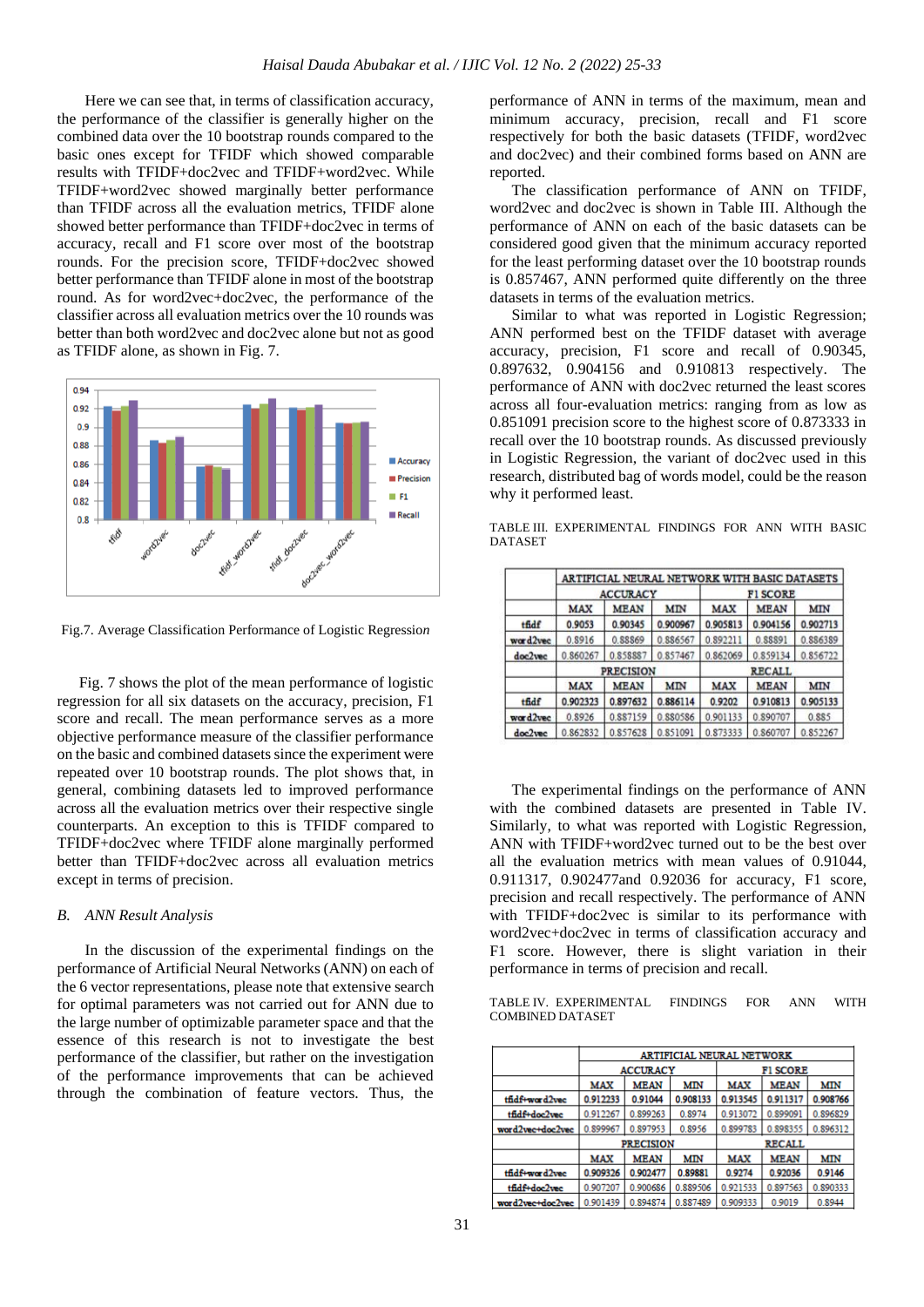Although the performance of ANN on all the datasets showed fluctuations in terms precision and recall, the performance of the ANN with the combined dataset over the 10 bootstrap rounds compared to the basic ones generally showed improved performance, except for TFIDF which showed comparable or better results over TFIDF+doc2vec and word2vec+doc2vec. ANN with TFIDF+word2vec produced the best results across the evaluation metrics, followed by TFIDF which in most cases marginally performed better than TFIDF+doc2vec and word2vec+doc2vec.



Fig. 8. Average Classification Performances of ANN

Fig. 8 shows the plot of the mean performance of ANN for all six datasets on the accuracy, precision, F1 score and recall evaluation metrics respectively. The mean performance serves as a more objective performance measure of the classifier performance on the basic and combined datasets. The plot shows that, in general, combining datasets led to improved performance across all the evaluation metrics over their respective single counterparts.

The performance of two classifiers, Logistic Regression and ANN, with three basic text vectorization methods their pairwise combination was investigated. Experimental findings show that combining the basic approaches generally brought about improved performance except for few cases where the classifiers produced comparable results.

Thus, from the presented results, it can be deduced that an easy way to improve a model's performance for sentiment classification task is to combine two different text vectorization methods especially data that represent different levels of the text they encode. The reason behind this is not farfetched as the combination of information from different levels of text granularity combined the strength of both methods which in turn produces a more informative data.

#### V. CONCLUSION

TF-IDF feature vector representations generally outperform word2vec and doc2vec in book review sentiment classification. From the single vector representation approaches, experimental results show that the performance

of TF-IDF is better than both word2vec and doc2vec individually on logistic regression and artificial neural network for the sentiment classification task. Although the word order and semantics is lost in TF-IDF vector representation, it is still capable of identifying keywords that expresses the opinion of users in reviews explicitly. In addition, reviews are often made up of several sentences in which user opinion might only be expressed within a single sentence while the rest of the text might just be what the reviewer read or other uninformative discuss. Such expression or words within large documents will still be represented by TF-IDF unlike word2vec and doc2vec, which seek to vectorise texts relative to their context within a sentence or entire document respectively.

Combined scheme of TF-IDF-word2vec, TF-IDFdoc2vec, and doc2vec-word2vec lead to improved sentiment classification of book reviews relative to single feature vectorization approaches. The proposed schemes generally led to improved performance on the two classifiers (logistic regression and Artificial Neural Network) than single vectorization approaches. Although, the performance of TF-IDF alone is in most cases comparable to or better than TF-IDF-doc2vec and doc2vec-word2vec feature combinations, the performance of doc2vec and word2vec alone improved considerably when combined with TF-IDF. The obvious reason behind this is that the combination of information from different levels of text granularity i.e., word level information of TF-IDF is combined with document level information for doc2vec.

TF-IDF-word2vec performed best compared to all other methods either combined or singly. Word level information from TF-IDF combined with contextual information from word2vec resulted in more informative feature vectors. The performance improvement cuts across the four considered evaluation metrics; classification accuracy, precision, recall and F1-score.

The dimensionality of the proposed feature vector space increased because of the concatenation of different vectorization approaches. While this obviously increases the computational time, this increase in compensated for by the increased in classification accuracy. Besides, the proposed scheme is a more conservative approach which also incorporates contextual information of encoded document compared to bag-of-n-words methods with results in higher dimensionality and sparser data.

The proposed scheme of feature combination can serve as a compact alternative to bag-of-n-gram models. Although bag-of-n-gram models were proposed to capture the order words in short sequences within sentences or documents, they suffer the curse of high dimensionality, and the resulting data is very spares.

## VI. LIMITATION AND FUTURE WORKS

In contrast to the two classifiers used in this study (Logistic Regression and ANN), more classifiers like Naïve Bayes, Support Vector Machine, Random Forest should be